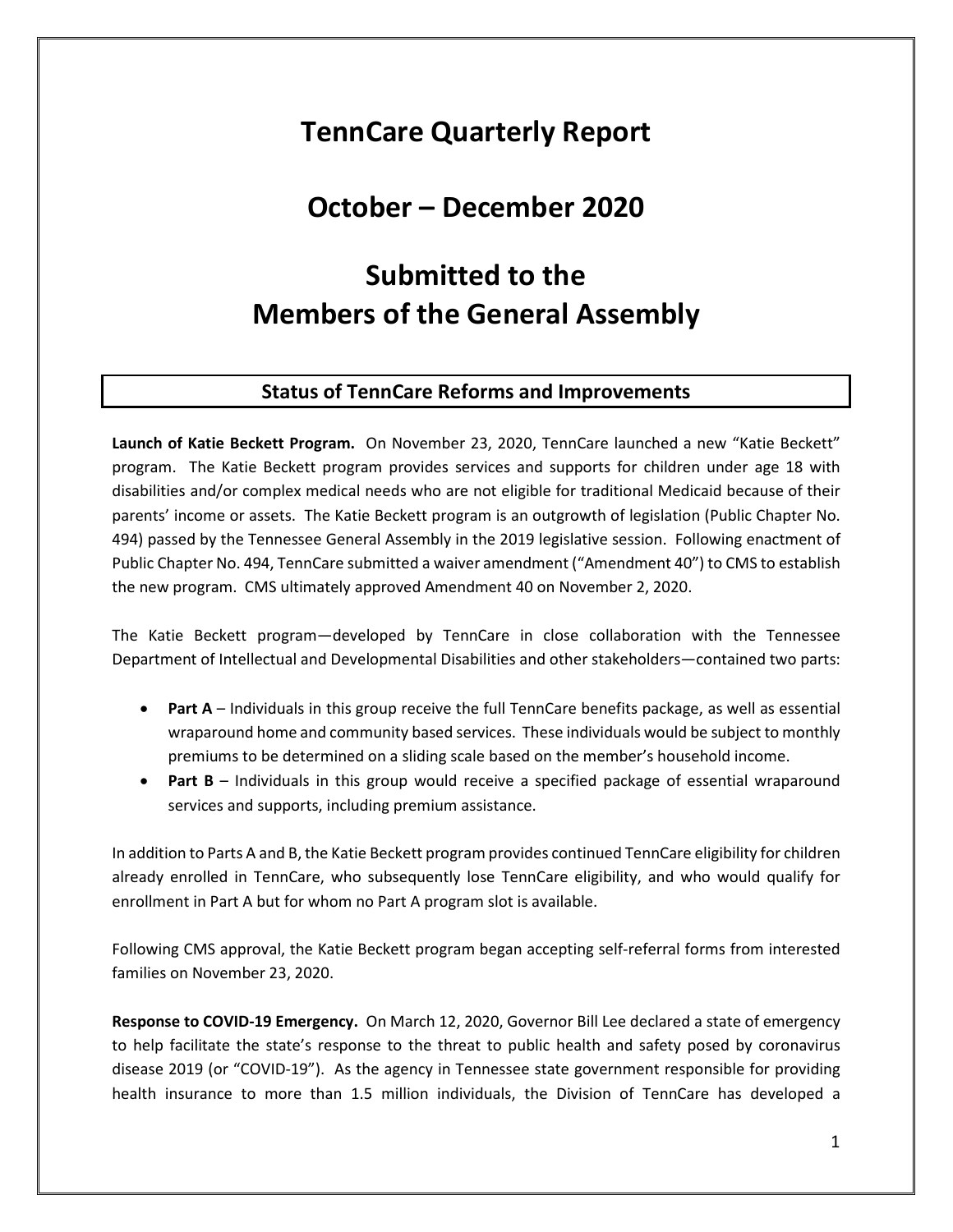multilayered response to the COVID-19 emergency. Working in tandem with partners and stakeholders at the federal and state levels, TennCare designed and deployed a strategy consisting of such elements as—

- Coordinating with the provider community and TennCare's health plans to ensure access to care for TennCare members in need of testing or treatment for COVID-19;
- Assisting providers in offering covered services to TennCare members via telehealth when medically appropriate;
- Increasing care coordination services for members impacted by COVID-19 who are self-isolated so that they can receive additional supports as needed;
- Pausing nearly all terminations of eligibility for TennCare and CoverKids (the state's separate CHIP program) members during the COVID-19 emergency;
- Waiving copays on services related to the testing and treatment of COVID-19 for TennCare and CoverKids members;
- Working with TennCare's health plans to streamline or temporarily lift authorization requirements to ensure services are delivered promptly and claims paid quickly;
- Expediting access to home-based care for former nursing facility patients being discharged from hospitals and electing to transition home;
- Enhancing access to prescription drugs by allowing early refills of prescriptions and by allowing 90-day supplies to be prescribed for most medications;
- Obtaining a Section 1135 waiver from the Centers for Medicare and Medicaid Services (CMS) that provides flexibilities to help ensure that TennCare members receive necessary services;
- Submitting a Section 1115 waiver application seeking CMS authorization to reimburse hospitals, physicians, and medical labs for providing COVID-19 treatment to uninsured individuals;
- Obtaining federal approval to make supplemental retainer payments to providers of home- and community-based services for individuals with intellectual disabilities, as well as additional flexibilities to support these providers during the public health emergency;
- Assisting providers of long-term services and supports in reducing the spread of COVID-19 among individuals who are residents of nursing facilities; and
- Working with the federal government and healthcare providers in Tennessee to provide enhanced financial support for providers disproportionately affected by the COVID-19 emergency, including primary care providers, nursing facilities, dentists, and community mental health centers and other providers of behavioral health services.

Additional resources concerning TennCare's response to the COVID-19 pandemic are available on the agency's website at [https://www.tn.gov/tenncare/information-statistics/tenncare-information-about](https://www.tn.gov/tenncare/information-statistics/tenncare-information-about-coronavirus.html)[coronavirus.html.](https://www.tn.gov/tenncare/information-statistics/tenncare-information-about-coronavirus.html)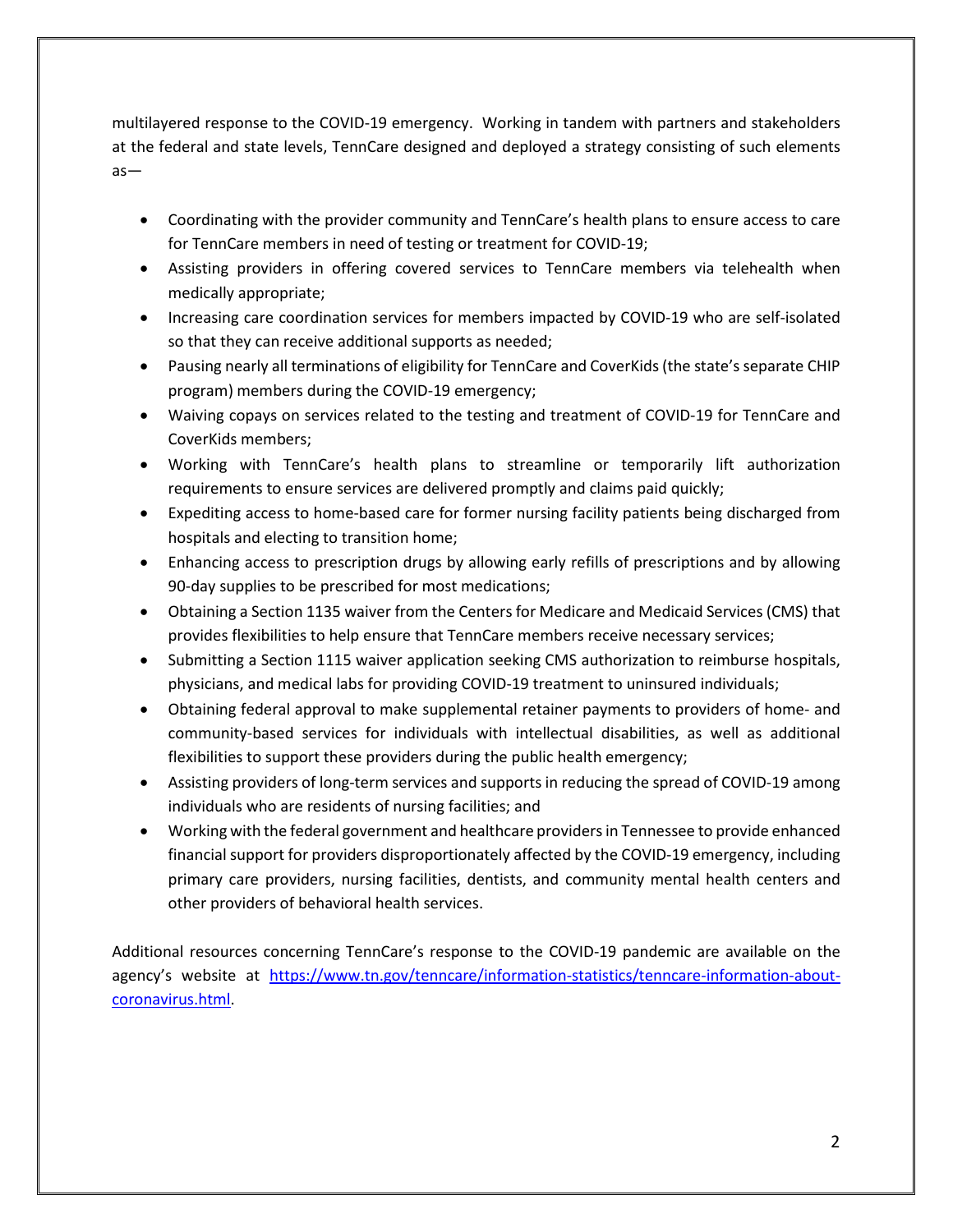**Block Grant Demonstration Amendment and Approval of TennCare III Demonstration**. On November 20, 2019, TennCare submitted a demonstration amendment ("Amendment 42") to CMS. The purpose of Amendment 42 was to convert the bulk of TennCare's federal funding to a block grant. Amendment 42 was developed and submitted in accordance with legislation passed by the General Assembly during the 2019 legislative session.

On January 8, 2021, CMS approved Amendment 42. CMS' approval takes the form of a new TennCare demonstration referred to as "TennCare III." Under the terms of this new demonstration, TennCare may access additional federal funds that would not have been available in the absence of the TennCare III waiver. TennCare's ability to access additional federal funding is contingent on spending less than the amount projected in the federal budget neutrality cap applied to the program, as well as maintaining or improving performance on key quality metrics. CMS approved the TennCare III waiver for a period of ten years. During this time, the program's budget neutrality cap will be increased annually based on the projected rate of growth in Medicaid spending in the President's budget. The budget neutrality cap will also be adjusted for any enrollment changes that are greater than one percentage point in magnitude. Under the terms of the TennCare III waiver, TennCare also received certain administrative flexibilities from CMS.

Additional information about Amendment 42 and the TennCare III waiver are available on the TennCare website at [https://www.tn.gov/tenncare/policy-guidelines/tenncare-1115-demonstration.html.](https://www.tn.gov/tenncare/policy-guidelines/tenncare-1115-demonstration.html)

**Other Amendments to the TennCare Demonstration.** Three proposed amendments to the TennCare Demonstration were in various stages of development during the October-December 2020 quarter.

Demonstration Amendment 35: Substance Use Disorder Services. In May 2018, TennCare submitted Demonstration Amendment 35 to CMS. Amendment 35 would modify the TennCare benefits package to cover residential substance use disorder (SUD) treatment services in facilities with more than 16 beds. The federal government classifies such facilities as "institutions for mental diseases" (IMDs), and federal law prohibits the expenditure of federal Medicaid dollars for services delivered to adults in these facilities. Historically, TennCare's managed care organizations (MCOs) were permitted to cover residential treatment services in IMDs, if the MCO determined that such care was medically appropriate and costeffective as compared to other treatment options. However, CMS recently issued regulations restricting the ability of MCOs to pay for services in these facilities. Specifically, the new federal regulation limits this option to treatment stays of no more than [1](#page-2-0)5 days per calendar month.<sup>1</sup> TennCare is seeking authority with Amendment 35 to allow enrollees to receive short-term services in IMDs beyond the 15-day limit in federal regulation, up to 30 days per admission.

As of the end of the October-December 2020 quarter, CMS's review of Amendment 35 was ongoing.

<span id="page-2-0"></span> $1$  See 42 CFR § 438.6(e).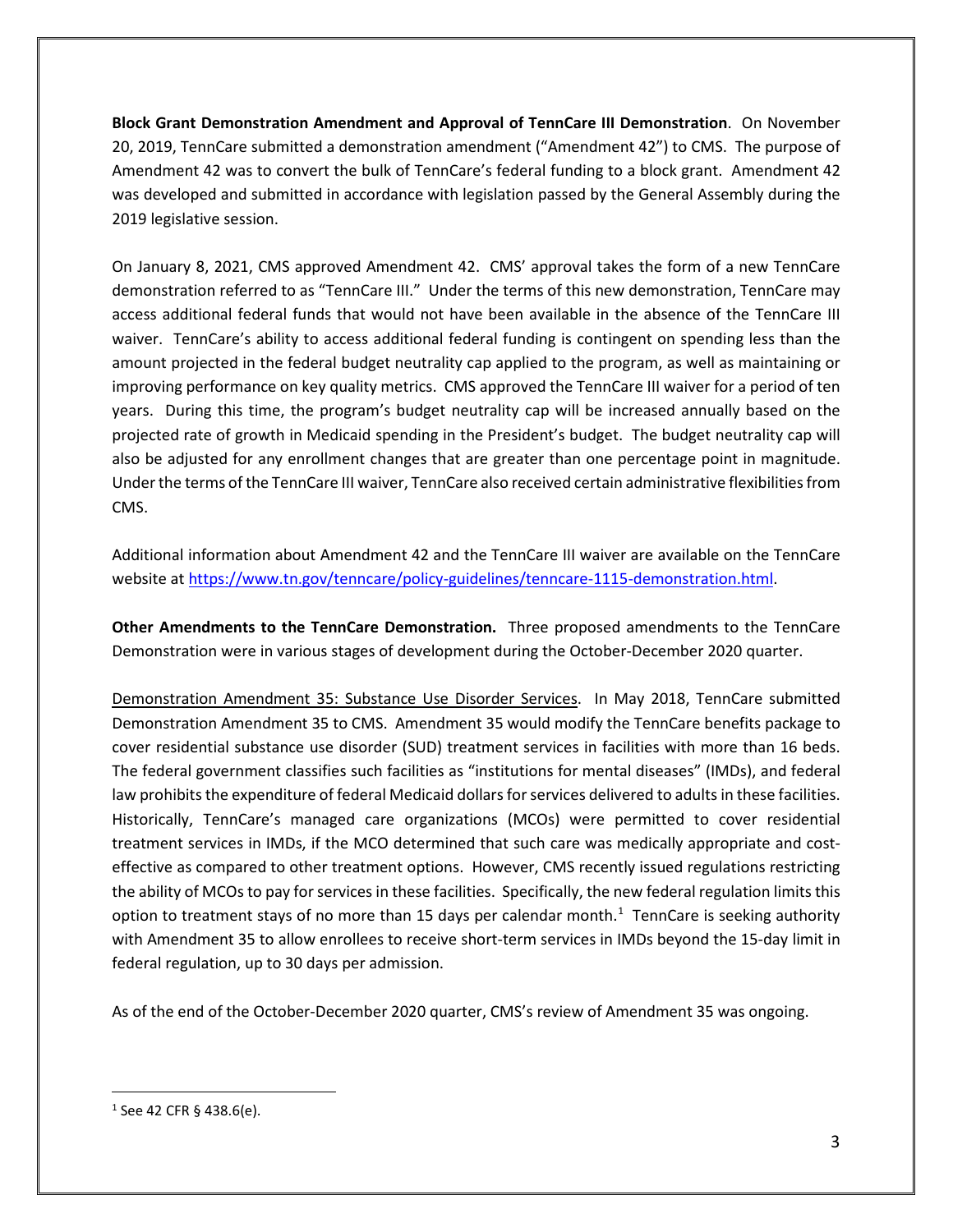Demonstration Amendment 36: Providers of Family Planning Services. Amendment 36 was submitted to CMS in August 2018. Amendment 36 grew out of Tennessee's 2018 legislative session and, in particular, Public Chapter No. 682, which established that it is the policy of the state of Tennessee to favor childbirth and family planning services that do not include elective abortions within the continuum of care or services, and to avoid the direct or indirect use of state funds to promote or support elective abortions.

Amendment 36 requests authority for TennCare to establish state-specific criteria for providers of family planning services, and to exclude any providers that do not meet these criteria from participation in the TennCare program. As specified in Public Chapter No. 682, TennCare is proposing to exclude any entity that performed, or operated or maintained a facility that performed, more than 50 abortions in the previous year, including any affiliate of such an entity.

CMS held a 30-day federal public comment period on Amendment 36 during the third quarter of Calendar Year 2018. Close to 3,500 comments were received, and CMS subsequently began to review that feedback as well as the amendment itself. As of the end of the October-December 2020 quarter, CMS's review of Amendment 36 was ongoing.

Demonstration Amendment 38: Community Engagement. TennCare submitted Amendment 38 to CMS on December 28, 2018. Demonstration Amendment 38 implements a state law (Public Chapter No. 869) enacted by the Tennessee General Assembly in 2018. This law directed TennCare to seek federal authorization to establish reasonable work and community engagement requirements for non-pregnant, non-elderly, non-disabled adults enrolled in the TennCare program who do not have dependent children under the age of six. The legislation also required TennCare to seek approval from the U.S. Department of Health and Human Services (HHS) to use funds from the state's Temporary Assistance for Needy Families (TANF) program to support implementation of the community engagement program.

As of the end of the October-December 2020 quarter, discussions between TennCare and CMS on Amendment 38, as well as conversations between TennCare and federal TANF officials, were ongoing.

**Update on Episodes of Care.** TennCare's episodes of care program aims to transform the way specialty and acute healthcare services are delivered by incentivizing high-quality, cost-effective care, promoting evidence-based clinical pathways, encouraging care coordination, and reducing ineffective or inappropriate treatments. Episodes of care is part of TennCare's delivery system transformation initiative, which is changing healthcare delivery in Tennessee by moving from paying for volume to paying for value.

In October 2020, all providers participating in the episodes of care program were invited to a collaborative conference on delivery system transformation hosted jointly by TennCare and TennCare's managed care organizations (MCOs). A key learning collaborative session during the conference—titled "Risk Coding and Episodes of Care"—included a productive discussion on the relationship between accuracy in coding and positive outcomes in the episodes program. The conference was hosted virtually, and providers from across the state attended. TennCare leadership anticipates that 2021 will be a particularly strong year for provider engagement opportunities related to episodes of care.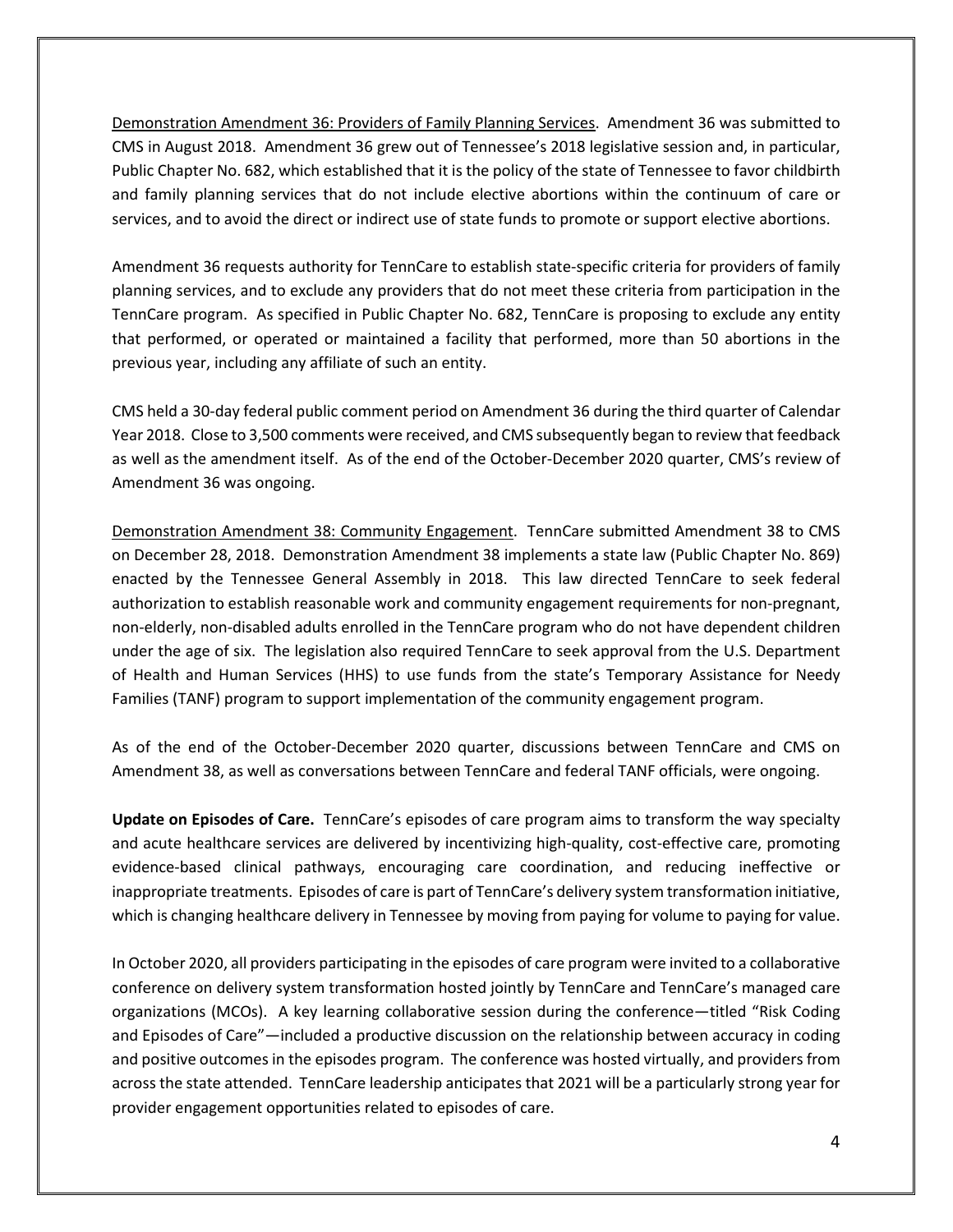**Incentives for Providers to Use Electronic Health Records.** The Electronic Health Records (EHR) Incentive Program is a partnership between federal and state governments that grew out of the Health Information Technology for Economic and Clinical Health (HITECH) Act of 2009. The purpose of the program is to provide financial incentives to Medicaid providers<sup>2</sup> to replace outdated, often paper-based approaches to medical record-keeping with Certified Electronic Health Record Technology (as defined by CMS) that meets rigorous criteria and that can improve health care delivery and quality. The federal government provides 100 percent of the funding for the incentive payments and 90 percent of the funding for administrative costs. Tennessee's EHR program<sup>[3](#page-4-1)</sup> has issued payments for six years to eligible professionals and for three years to eligible hospitals.

EHR payments made by TennCare during the October-December 2020 quarter as compared with payments made throughout the life of the program appear in the table below:

| <b>Payment Type</b>  | <b>Number of Providers</b><br><b>Paid During the Quarter</b> | <b>Quarterly Amount</b><br>Paid (Oct-Dec 2020) | <b>Cumulative Amount</b><br>Paid to Date <sup>4</sup> |
|----------------------|--------------------------------------------------------------|------------------------------------------------|-------------------------------------------------------|
| First-year payments  | N/A                                                          | N/A                                            | \$180,176,644                                         |
| Second-year payments | 3                                                            | \$25,500                                       | \$59,990,155                                          |
| Third-year payments  |                                                              | \$17,000                                       | \$37,948,519                                          |
| Fourth-year payments |                                                              | \$42,500                                       | \$8,998,682                                           |
| Fifth-year payments  | 8                                                            | \$68,000                                       | \$6,142,672                                           |
| Sixth-year payments  |                                                              | \$42,500                                       | \$3,725,248                                           |

Technical assistance activities, outreach efforts, and other EHR-related projects conducted by TennCare staff during the quarter included the following:

- Launching TennCare's attestation software for Program Year 2020 on November 1, 2020 (as permitted by CMS);
- Ongoing communications with providers on attestation timelines for Program Years 2020 and 2021;
- Providing daily technical assistance to providers via email and telephone calls;
- Participation in CMS-led calls regarding the EHR Incentive Program; and
- Newsletters and alerts distributed by TennCare's EHR ListServ.

<span id="page-4-0"></span><sup>&</sup>lt;sup>2</sup> CMS allows two types of providers to participate in the Medicaid EHR Incentive Program: eligible professionals (medical and osteopathic physicians, nurse practitioners, certified nurse midwives, dentists, and physician assistants who meet certain criteria) and eligible hospitals (acute care hospitals, critical access hospitals, and children's hospitals). All hospitals participating in the program have received all payments available to them.

<span id="page-4-1"></span><sup>&</sup>lt;sup>3</sup> In April 2018, CMS announced that its EHR programs would be renamed "Promoting Interoperability (PI) Programs." While Tennessee's EHR initiative falls within the scope of CMS's PI Programs, TennCare continues to refer to its initiative as "EHR Incentive Program" for purposes of clarity and consistency in communications with providers.

<span id="page-4-2"></span><sup>4</sup> In certain cases, cumulative totals reflect adjustments of payments from previous quarters. The need for these recoupments was identified through standard auditing processes.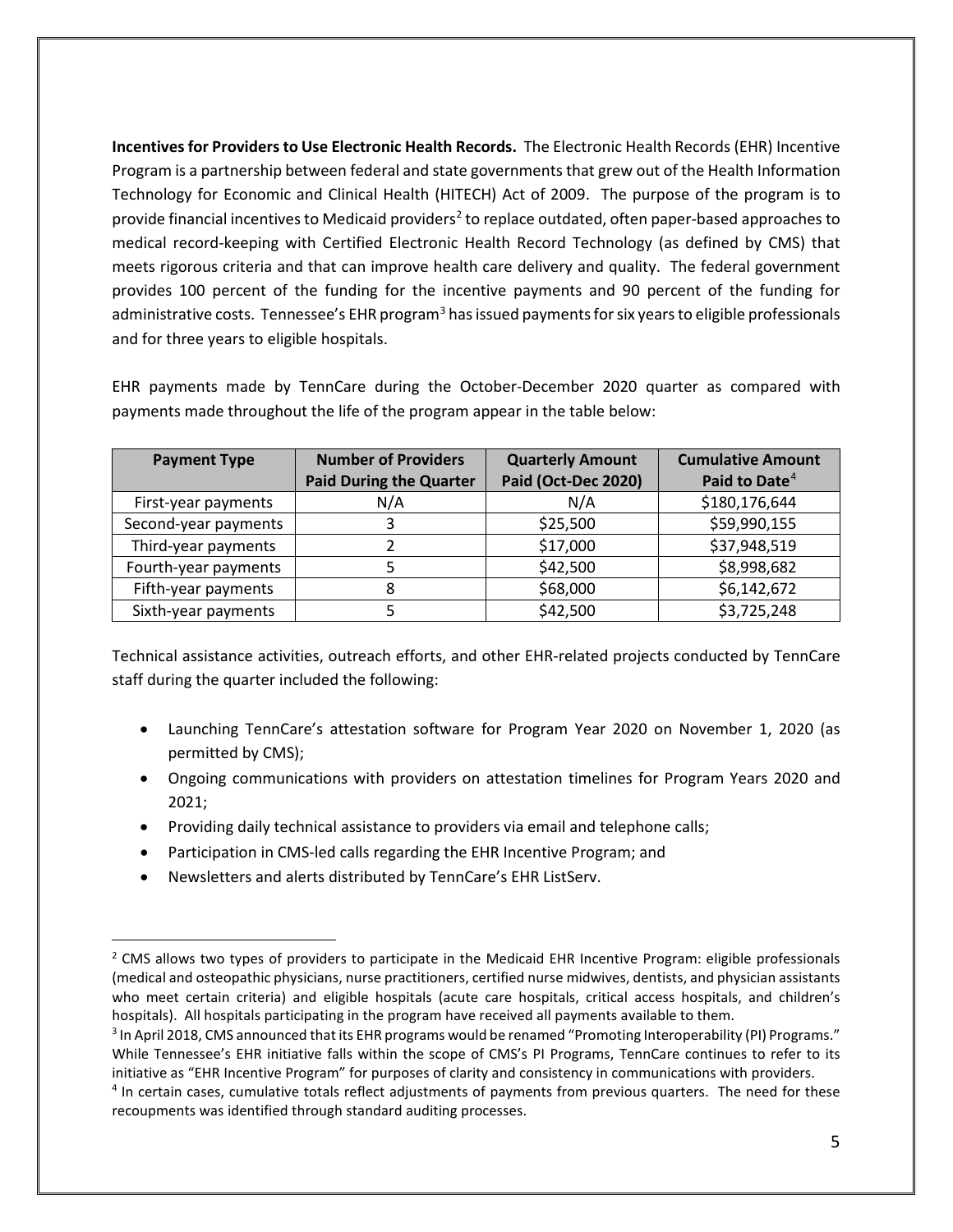Although enrollment of new providers concluded on April 30, 2017, TennCare's EHR Incentive Program will continue through the 2021 program year as required by CMS rules. Tennessee's program team continues to work with a variety of provider organizations to maintain the momentum of the program. The focus of post-enrollment outreach efforts for the remainder of the program is to encourage all providers who remain eligible to continue attesting and receive all six payments available.

*Dyersburg Family Walk-In Clinic, Inc. v. Tennessee Department of Finance and Administration, et al.* **Lawsuit.** On December 22, 2020, Dyersburg Family Walk-In Clinic, Inc., which does business under the registered assumed name Reelfoot Family Walk-In Clinic, filed a federal lawsuit against TennCare in the District Court for the Western District of Tennessee. Reelfoot operates three Rural Health Clinics that receive supplemental payments from TennCare. The lawsuit challenges TennCare requirements related to these supplemental payments and seeks injunctive and declaratory relief. As of the end of the October-December 2020 quarter, TennCare was preparing a motion to dismiss, which was expected to be filed in January 2021.

**Supplemental Payments to Tennessee Hospitals.** The Division of TennCare makes supplemental payments to qualifying Tennessee hospitals each quarter to help offset the costs these facilities incur in providing uncompensated care. The methodology for distributing these funds is outlined in Attachment H of the TennCare Demonstration Agreement with CMS that was in effect during the October-December 2020 quarter. The supplemental payments made during the second quarter of State Fiscal Year 2021 are shown in the table below.

|                                                |                        | <b>Second Quarter</b><br>Payments- |
|------------------------------------------------|------------------------|------------------------------------|
| <b>Hospital Name</b>                           | County                 | <b>FY 2021</b>                     |
| Methodist Medical Center of Oak Ridge          | <b>Anderson County</b> | \$124,695                          |
| Ridgeview Psychiatric Hospital and Center      | <b>Anderson County</b> | \$162,945                          |
| Tennova Healthcare - Shelbyville               | <b>Bedford County</b>  | \$37,024                           |
| <b>Blount Memorial Hospital</b>                | <b>Blount County</b>   | \$173,726                          |
| Tennova Healthcare - Cleveland                 | <b>Bradley County</b>  | \$145,058                          |
| Jellico Medical Center                         | Campbell County        | \$107,212                          |
| Tennova Healthcare - LaFollette Medical Center | Campbell County        | \$66,115                           |
| Saint Thomas Stones River Hospital             | Cannon County          | \$34,880                           |
| <b>Sycamore Shoals Hospital</b>                | Carter County          | \$95,122                           |
| <b>Claiborne Medical Center</b>                | Claiborne County       | \$58,708                           |
| Tennova Healthcare - Newport Medical Center    | Cocke County           | \$71,662                           |
| Tennova Healthcare - Harton                    | Coffee County          | \$71,755                           |
| <b>Unity Medical Center</b>                    | Coffee County          | \$65,245                           |
| <b>Ascension Saint Thomas Hospital</b>         | Davidson County        | \$427,132                          |
| <b>TriStar Skyline Medical Center</b>          | Davidson County        | \$569,441                          |
| Nashville General Hospital                     | Davidson County        | \$290,479                          |
| Select Specialty Hospital - Nashville          | Davidson County        | \$203                              |

#### **Supplemental Hospital Payments for the Quarter**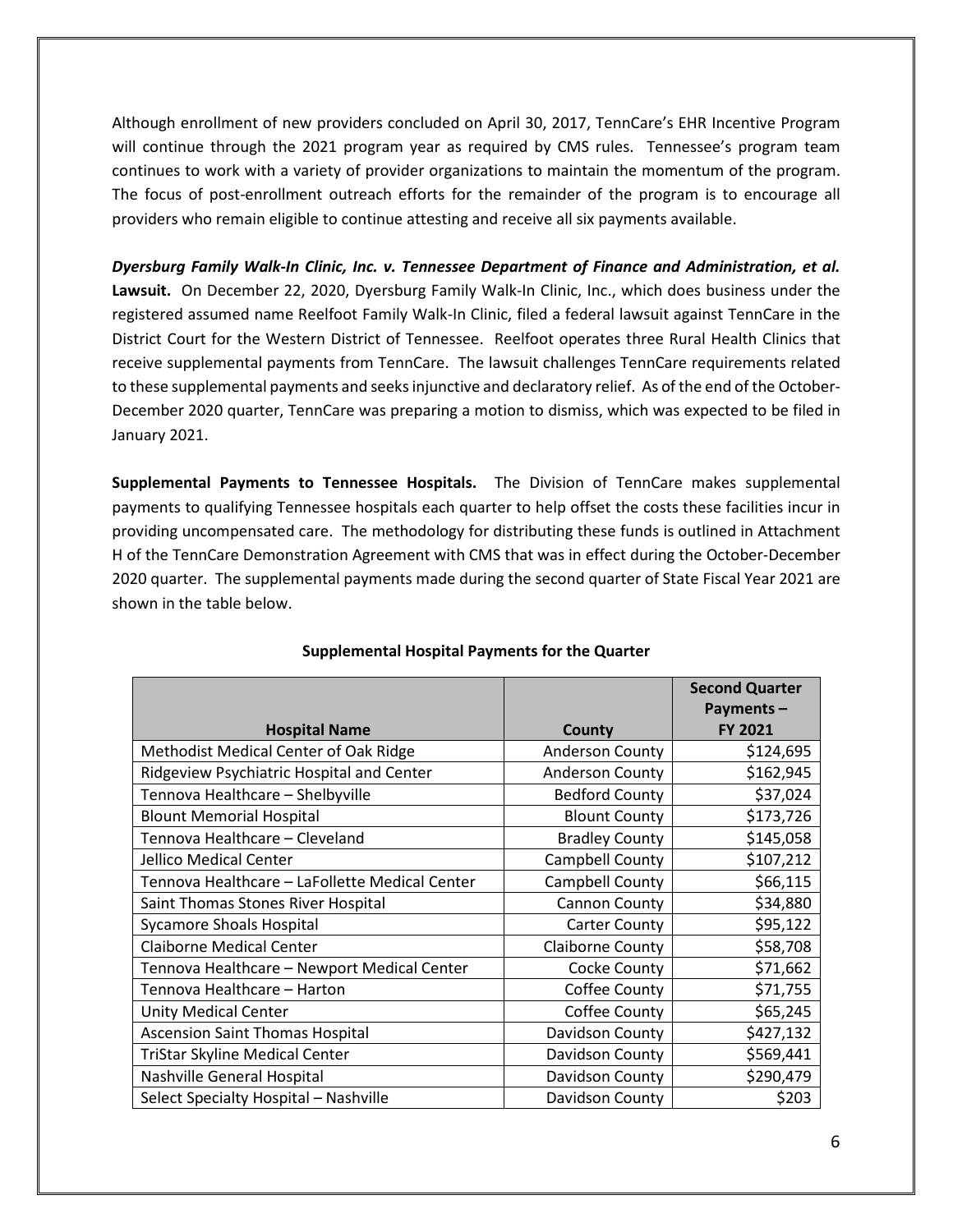|                                                  |                         | <b>Second Quarter</b> |
|--------------------------------------------------|-------------------------|-----------------------|
|                                                  |                         | Payments-             |
| <b>Hospital Name</b>                             | County                  | FY 2021               |
| <b>TriStar Centennial Medical Center</b>         | Davidson County         | \$943,495             |
| <b>TriStar Southern Hills Medical Center</b>     | Davidson County         | \$182,500             |
| <b>TriStar Summit Medical Center</b>             | Davidson County         | \$184,835             |
| Vanderbilt Stallworth Rehabilitation Hospital    | Davidson County         | \$124                 |
| Vanderbilt University Medical Center             | Davidson County         | \$5,504,621           |
| Saint Thomas DeKalb Hospital                     | DeKalb County           | \$37,889              |
| <b>TriStar Horizon Medical Center</b>            | Dickson County          | \$298,788             |
| West Tennessee Healthcare Dyersburg Hospital     | <b>Dyer County</b>      | \$107,258             |
| Southern Tennessee Regional Health System -      |                         |                       |
| Winchester                                       | <b>Franklin County</b>  | \$94,476              |
| West Tennessee Healthcare Milan Hospital         | <b>Gibson County</b>    | \$28,810              |
| Southern Tennessee Regional Health System -      |                         |                       |
| Pulaski                                          | <b>Giles County</b>     | \$83,067              |
| <b>Greeneville Community Hospital</b>            | <b>Greene County</b>    | \$152,727             |
| Morristown - Hamblen Healthcare System           | Hamblen County          | \$215,543             |
| Erlanger Behavioral Health Hospital              | <b>Hamilton County</b>  | \$14,292              |
| <b>Erlanger Health System</b>                    | <b>Hamilton County</b>  | \$2,919,854           |
| Parkridge Medical Center                         | <b>Hamilton County</b>  | \$1,532,049           |
| Encompass Health Rehabilitation Hospital of      |                         |                       |
| Chattanooga                                      | <b>Hamilton County</b>  | \$321                 |
| Siskin Hospital for Physical Rehabilitation      | <b>Hamilton County</b>  | \$422                 |
| <b>Hardin Medical Center</b>                     | <b>Hardin County</b>    | \$114,581             |
| <b>Henderson County Community Hospital</b>       | <b>Henderson County</b> | \$29,570              |
| <b>Henry County Medical Center</b>               | <b>Henry County</b>     | \$146,637             |
| Tennova Healthcare - Jefferson Memorial Hospital | Jefferson County        | \$40,778              |
| <b>Parkwest Medical Center</b>                   | <b>Knox County</b>      | \$449,774             |
| Tennova Healthcare - North Knoxville Medical     |                         |                       |
| Center                                           | Knox County             | \$143,458             |
| East Tennessee Children's Hospital               | <b>Knox County</b>      | \$2,422,790           |
| Fort Sanders Regional Medical Center             | <b>Knox County</b>      | \$350,909             |
| University of Tennessee Medical Center           | <b>Knox County</b>      | \$1,751,974           |
| Southern Tennessee Regional Health System -      |                         |                       |
| Lawrenceburg                                     | Lawrence County         | \$53,284              |
| <b>Lincoln Medical Center</b>                    | Lincoln County          | \$309,719             |
| Jackson - Madison County General Hospital        | <b>Madison County</b>   | \$709,352             |
| Pathways of Tennessee                            | <b>Madison County</b>   | \$148,276             |
| Perimeter Behavioral of Jackson                  | <b>Madison County</b>   | \$46,459              |
| West Tennessee Healthcare Rehabilitation         |                         |                       |
| Hospital Jackson                                 | <b>Madison County</b>   | \$414                 |
| Maury Regional Medical Center                    | <b>Maury County</b>     | \$237,371             |
| Sweetwater Hospital Association                  | Monroe County           | \$147,818             |
| Tennova Healthcare - Clarksville                 | Montgomery County       | \$149,354             |
| Baptist Memorial Hospital - Union City           | <b>Obion County</b>     | \$99,264              |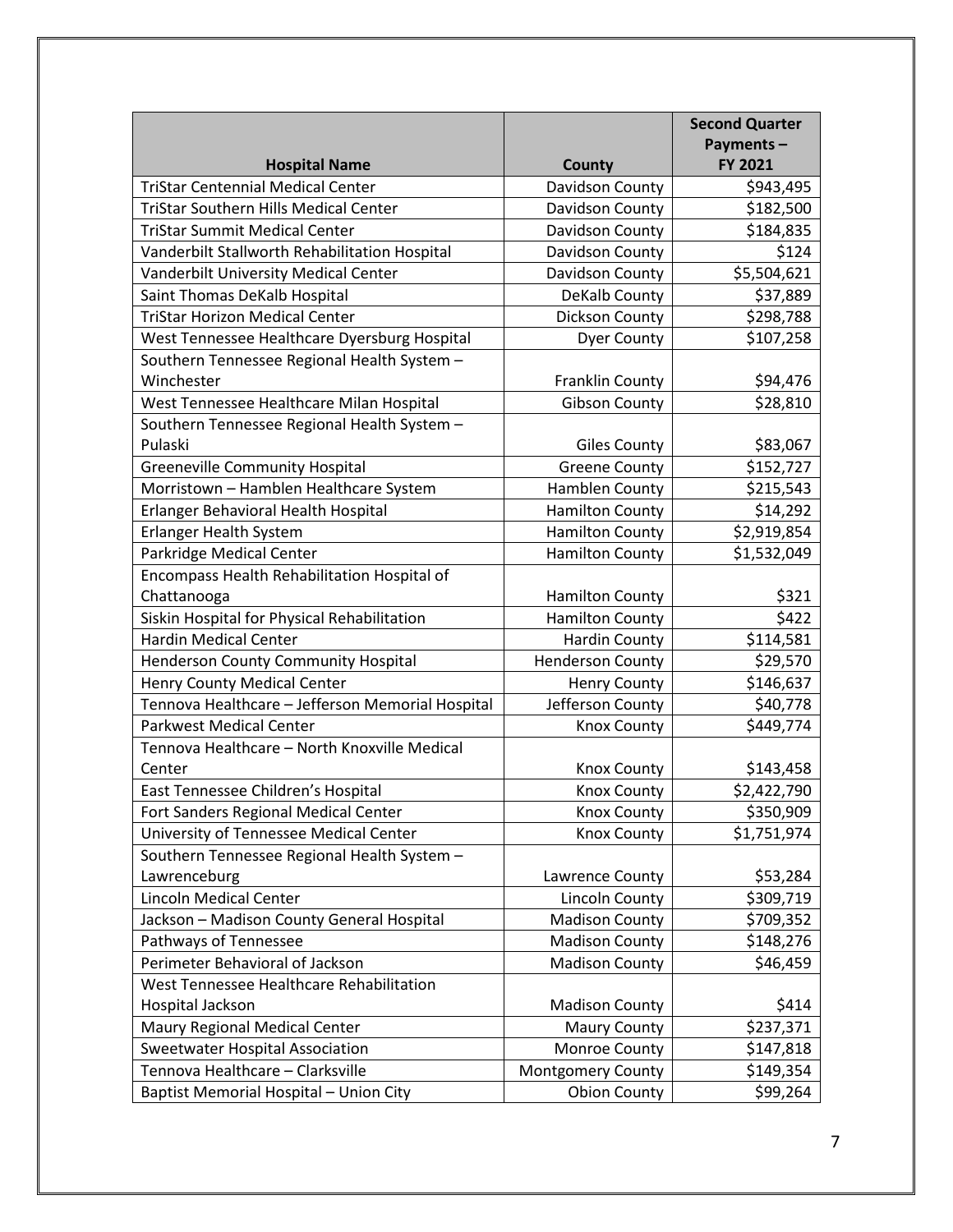|                                                   |                          | <b>Second Quarter</b> |
|---------------------------------------------------|--------------------------|-----------------------|
|                                                   |                          | Payments-             |
| <b>Hospital Name</b>                              | County                   | FY 2021               |
| Livingston Regional Hospital                      | <b>Overton County</b>    | \$44,808              |
| Cookeville Regional Medical Center                | <b>Putnam County</b>     | \$249,328             |
| <b>Roane Medical Center</b>                       | Roane County             | \$82,987              |
| NorthCrest Medical Center                         | <b>Robertson County</b>  | \$119,586             |
| Saint Thomas Rutherford Hospital                  | <b>Rutherford County</b> | \$295,922             |
| <b>TriStar StoneCrest Medical Center</b>          | <b>Rutherford County</b> | \$240,270             |
| <b>LeConte Medical Center</b>                     | Sevier County            | \$248,205             |
| <b>Baptist Memorial Restorative Care Hospital</b> | Shelby County            | \$1,397               |
| <b>Baptist Memorial Hospital - Memphis</b>        | Shelby County            | \$992,986             |
| Methodist University Hospital                     | Shelby County            | \$1,432,029           |
| Crestwyn Behavioral Health                        | <b>Shelby County</b>     | \$165,522             |
| <b>Delta Specialty Hospital</b>                   | <b>Shelby County</b>     | \$318,544             |
| Encompass Health Rehabilitation Hospital of North |                          |                       |
| Memphis                                           | <b>Shelby County</b>     | \$579                 |
| Encompass Health Rehabilitation Hospital of       |                          |                       |
| Memphis                                           | Shelby County            | \$522                 |
| Le Bonheur Children's Hospital                    | <b>Shelby County</b>     | \$4,727,210           |
| Regional One Health                               | Shelby County            | \$2,789,667           |
| Regional One Health Extended Care Hospital        | Shelby County            | \$55                  |
| Saint Francis Hospital                            | <b>Shelby County</b>     | \$319,610             |
| Saint Francis Hospital - Bartlett                 | Shelby County            | \$109,718             |
| Saint Jude Children's Research Hospital           | Shelby County            | \$744,864             |
| <b>Bristol Regional Medical Center</b>            | <b>Sullivan County</b>   | \$176,052             |
| Creekside Behavioral Health                       | <b>Sullivan County</b>   | \$5,792               |
| Encompass Health Rehabilitation Hospital of       |                          |                       |
| Kingsport                                         | <b>Sullivan County</b>   | \$685                 |
| <b>Holston Valley Medical Center</b>              | <b>Sullivan County</b>   | \$303,154             |
| Indian Path Community Hospital                    | <b>Sullivan County</b>   | \$124,824             |
| TriStar Hendersonville Medical Center             | <b>Sumner County</b>     | \$200,616             |
| Sumner Regional Medical Center                    | <b>Sumner County</b>     | \$137,298             |
| Baptist Memorial Hospital - Tipton                | <b>Tipton County</b>     | \$144,650             |
| Unicoi County Hospital                            | Unicoi County            | \$21,992              |
| Saint Thomas River Park Hospital                  | <b>Warren County</b>     | \$130,329             |
| Johnson City Medical Center                       | <b>Washington County</b> | \$1,568,405           |
| Franklin Woods Community Hospital                 | <b>Washington County</b> | \$115,768             |
| Quillen Rehabilitation Hospital                   | <b>Washington County</b> | \$329                 |
| Wayne Medical Center                              | <b>Wayne County</b>      | \$22,688              |
| West Tennessee Healthcare Rehabilitation          |                          |                       |
| <b>Hospital Cane Creek</b>                        | <b>Weakley County</b>    | \$68                  |
| West Tennessee Healthcare Volunteer Hospital      | <b>Weakley County</b>    | \$35,471              |
| Saint Thomas Highlands Hospital                   | <b>White County</b>      | \$75,979              |
| Encompass Health Rehabilitation Hospital of       |                          |                       |
| Franklin                                          | <b>Williamson County</b> | \$17                  |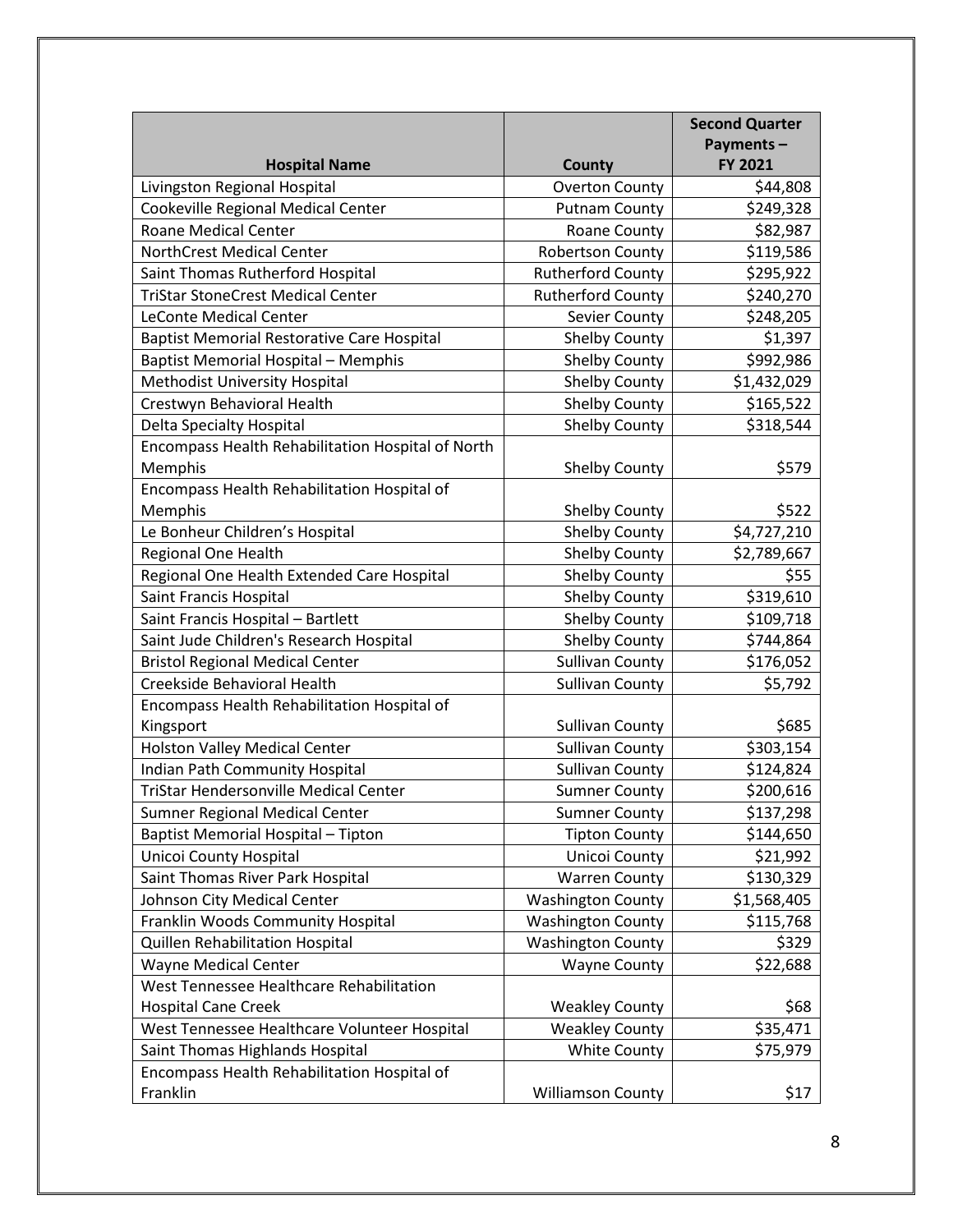|                                   |                          | <b>Second Quarter</b><br>Payments- |
|-----------------------------------|--------------------------|------------------------------------|
| <b>Hospital Name</b>              | County                   | <b>FY 2021</b>                     |
| <b>Williamson Medical Center</b>  | <b>Williamson County</b> | \$67,141                           |
| Vanderbilt Wilson County Hospital | <b>Wilson County</b>     | \$273,964                          |
| <b>TOTAL</b>                      |                          | \$38,443,286                       |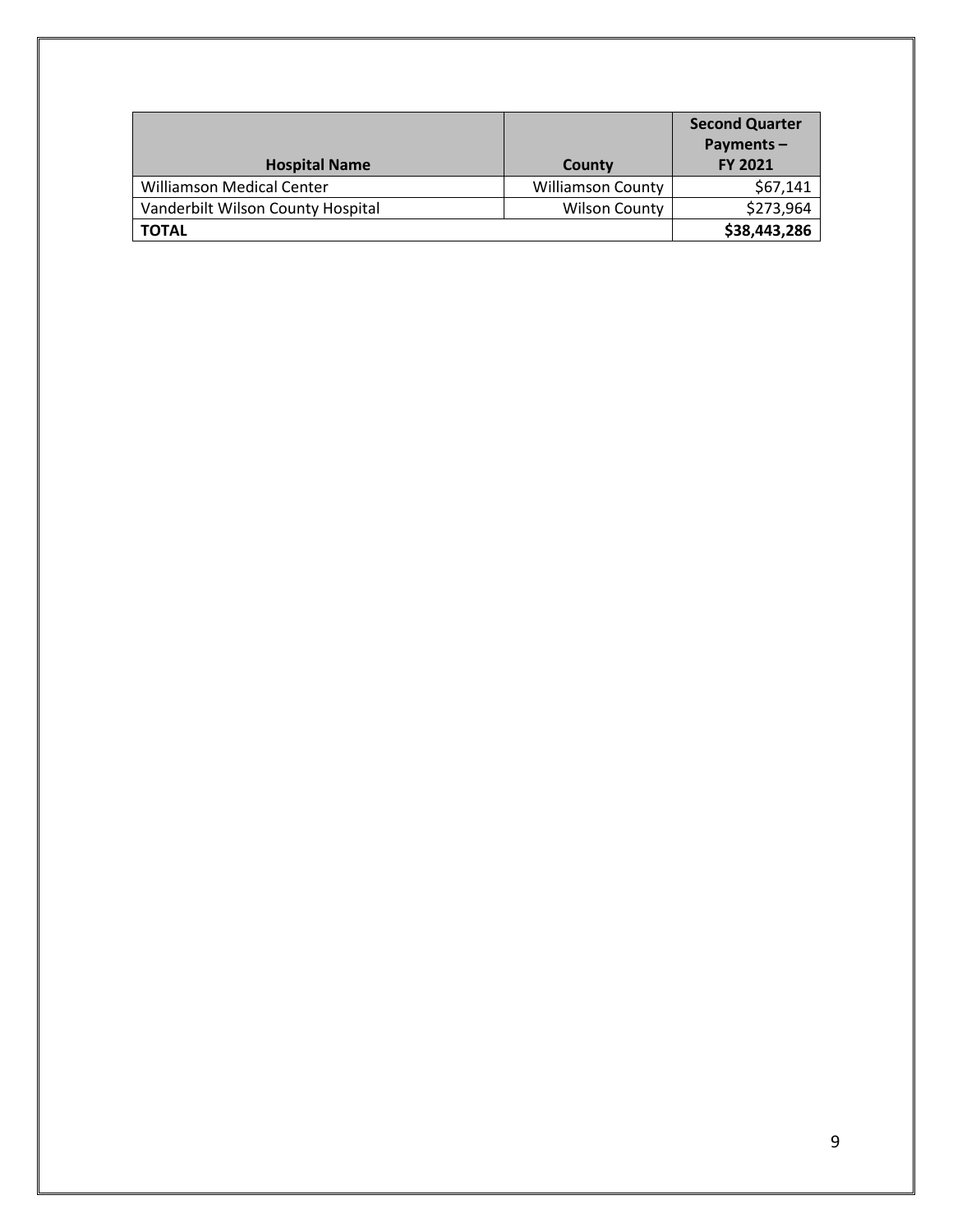## **Number of Recipients on TennCare and Costs to the State**

During the month of December 2020, there were 1,506,436 Medicaid eligibles and 20,163 Demonstration eligibles enrolled in TennCare, for a total of 1,526,599 persons.

Estimates of TennCare spending for the second quarter of State Fiscal Year 2021 are summarized in the table below.

| <b>Spending Category</b> | Second Quarter FY 2021* |
|--------------------------|-------------------------|
| MCO services**           | \$2,044,008,300         |
| Dental services          | \$42,035,900            |
| Pharmacy services        | \$328,906,000           |
| Medicare "clawback"***   | \$51,185,400            |

*\*These figures are cash basis as of December 31 and are unaudited.*

*\*\*This figure includes Integrated Managed Care MCO expenditures.*

*\*\*\*The Medicare Part D clawback is money that states are required to pay to the federal government to help offset costs the federal government incurs by covering the prescription benefit for enrollees who have both Medicare and Medicaid.*

## **Viability of Managed Care Contractors (MCCs) in the TennCare Program**

**Claims payment analysis.** TennCare's prompt pay requirements may be summarized as shown below.

| <b>Entity</b>      | <b>Standard</b>                                                      | <b>Authority</b>     |
|--------------------|----------------------------------------------------------------------|----------------------|
| <b>MCOs</b>        | 90% of clean claims for payment for services delivered to            | TennCare contract    |
| services other)    | TennCare enrollees are processed and, if appropriate, paid           | and in accordance    |
| than CHOICES       | within 30 calendar days of the receipt of such claims.               | with T.C.A. § 56-32- |
| and ECF            |                                                                      | 126(b)               |
| <b>CHOICES</b> )   | 99.5% of all provider claims are processed, and, if                  |                      |
|                    | appropriate, paid within 60 calendar days of receipt.                |                      |
| <b>MCOs</b>        | 90% of clean electronically submitted Nursing Facility and           | TennCare contract    |
| (CHOICES and       | applicable Home and Community Based Services claims <sup>5</sup> are |                      |
| <b>ECF CHOICES</b> | processed and paid within 14 calendar days of receipt.               |                      |
| services)          |                                                                      |                      |
|                    | 99.5% of clean electronically submitted Nursing Facility and         |                      |
|                    | applicable Home and Community Based Services claims <sup>6</sup> are |                      |
|                    | processed and paid within 21 calendar days of receipt.               |                      |

<span id="page-9-1"></span><span id="page-9-0"></span><sup>5</sup> Excludes Personal Emergency Response Systems (PERS), assistive technology, minor home modifications, and pest control claims. Claims for delivery of these services are handled like general MCO claims.  $6$  Ibid.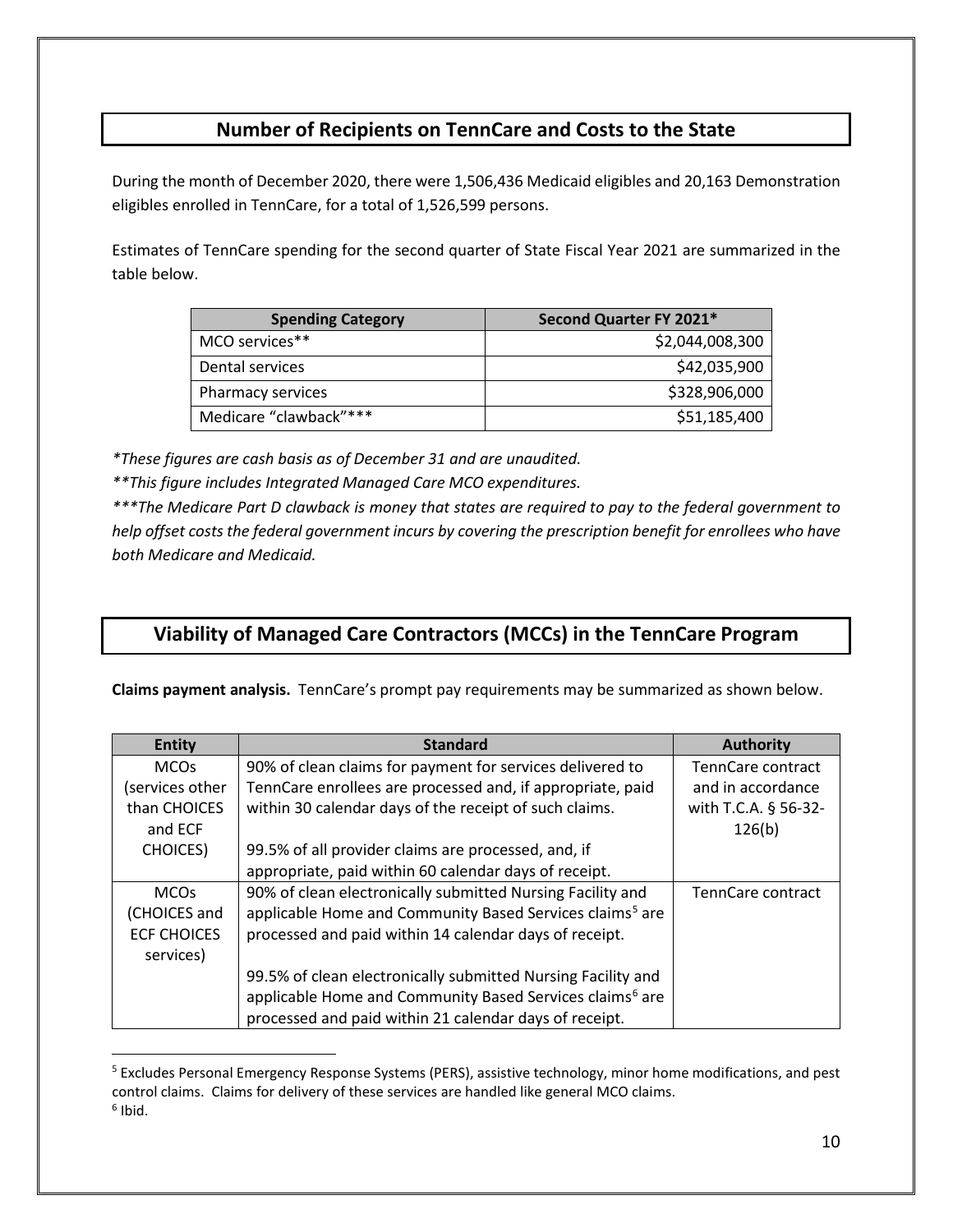| <b>Entity</b>          | <b>Standard</b>                                             | <b>Authority</b>     |
|------------------------|-------------------------------------------------------------|----------------------|
| <b>Dental Benefits</b> | 90% of clean claims for payment for services delivered to   | TennCare contract    |
| Manager                | TennCare enrollees are processed, and, if appropriate, paid | and in accordance    |
| (DBM)                  | within 30 calendar days of the receipt of such claims.      | with T.C.A. § 56-32- |
|                        |                                                             | 126(b)               |
|                        | 99.5% of all provider claims are processed, and, if         |                      |
|                        | appropriate, paid within 60 calendar days of receipt.       |                      |
| Pharmacy               | 100% of all clean claims submitted by pharmacy providers    | TennCare contract    |
| <b>Benefits</b>        | are paid within 15 calendar days of receipt.                |                      |
| Manager                |                                                             |                      |
| (PBM)                  |                                                             |                      |

The MCOs, the DBM, and the PBM are required to submit monthly claims data files of all TennCare claims processed to the Tennessee Department of Commerce and Insurance (TDCI) for verification of statutory and contractual prompt pay compliance. The plans are required to separate their claims data by claims processor (e.g., MCO, vision benefits manager, etc.). Furthermore, the MCOs are required to identify separately non-emergency transportation (NEMT) claims in the data files. Finally, the MCOs are required to submit separate claims data files representing a subset of electronically submitted Nursing Facility and applicable Home and Community Based Services claims for CHOICES and ECF CHOICES enrollees. TDCI then performs an analysis and reports the results of the prompt pay analyses by NEMT and CHOICES and ECF CHOICES claim types, by claims processor, and by total claims processed for the month.

If an MCO does not comply with the prompt pay requirements based on the total claims processed in a month, TDCI has the statutory authority to levy an administrative penalty of \$10,000 for each month of non-compliance after the first instance of non-compliance was reported to the plan. The Division of TennCare may also assess liquidated damages pursuant to the terms of the TennCare Contract. If the DBM and PBM do not meet their contractual prompt pay requirements, only TennCare may assess applicable liquidated damages against these entities.

**Net worth and company action level requirements.** According to Tennessee's "Health Maintenance Organization Act of 1986" statute (T.C.A. § 56-32-101 *et seq.*), the minimum net worth requirement for each TennCare MCO is calculated based on premium revenue reported on the National Association of Insurance Commissioners (NAIC) Annual Financial Statement for the most recent calendar year, as well as any TennCare payments made to the MCO that are not reported as premium revenue.

During the October-December 2020 quarter, the MCOs submitted their NAIC Third Quarter 2020 Financial Statements. As of September 30, 2020, TennCare MCOs reported net worth as indicated in the table below.<sup>[7](#page-10-0)</sup>

<span id="page-10-0"></span> $<sup>7</sup>$  The "Net Worth Requirement" and "Reported Net Worth" figures in the table are based on the MCOs' company-</sup> wide operations, not merely their TennCare operations.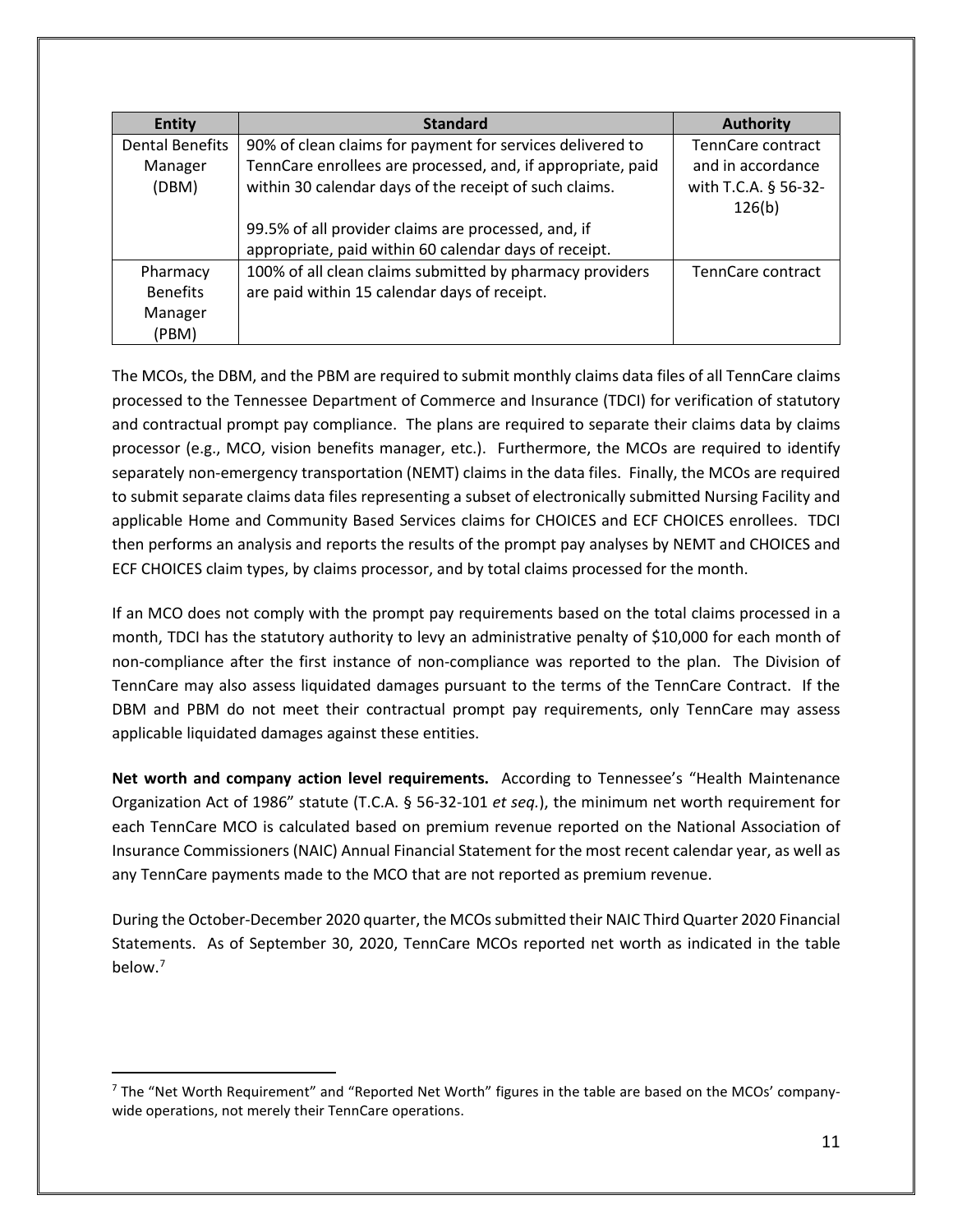| <b>MCO</b>                            | <b>Net Worth</b>   | Reported         | Excess/       |
|---------------------------------------|--------------------|------------------|---------------|
|                                       | <b>Requirement</b> | <b>Net Worth</b> | (Deficiency)  |
| Amerigroup Tennessee                  | \$33,562,799       | \$254,083,584    | \$220,520,785 |
| UnitedHealthcare Plan of the River    | \$77,500,193       | \$660,005,694    | \$582,505,501 |
| Valley (UnitedHealthcare Community    |                    |                  |               |
| Plan)                                 |                    |                  |               |
| Volunteer State Health Plan (BlueCare | \$56,256,150       | \$528,957,353    | \$472,701,203 |
| & TennCare Select)                    |                    |                  |               |

During the October-December 2020 quarter, the MCOs were also required to comply with Tennessee's "Risk-Based Capital for Health Organizations" statute (T.C.A. § 56-46-201 *et seq.*). Risk-based capital (RBC) involves a method of calculating the minimum amount of capital necessary for a health entity to support its overall business operations depending on its size and risk profile. A health entity with a higher amount of risk is required to hold a higher amount of capital. The RBC statute gives TDCI the authority and mandate to use preventive and corrective measures that vary depending on the amount of capital deficiency indicated by the RBC calculations. A "Company Action Level" deficiency (defined at T.C.A. § 56- 46-203(a)) would require the submission of a plan to correct the entity's capital deficiency.

All TennCare MCOs met their minimum net worth requirements and Company Action Level requirements as of September 30, 2020.

## **Success of Fraud Detection and Prevention**

The mission of the Tennessee Office of Inspector General (OIG) is to identify, investigate, prosecute, and arrest persons who commit fraud or abuse against the TennCare program and to recoup money owed to the State of Tennessee.The OIG receives case information from a variety of sources, including local law enforcement, the Division of TennCare, Health Related Boards, the Department of Human Services (DHS), other State agencies, health care providers, MCCs, and the general public via the OIG website, fax, written correspondence, and phone calls to the OIG hotline. Cases adjudicated during a particular fiscal year may have no relationship to dates of arrest during the same year. Selected statistics for the second quarter of Fiscal Year 2021 furnished for this report by the OIG are as follows:

| <b>Fraud and Abuse Allegations</b>                           | <b>Second Quarter FY 2021</b> |
|--------------------------------------------------------------|-------------------------------|
| <b>Fraud Allegations</b>                                     | 332                           |
| Abuse Allegations*                                           | 180                           |
| <b>Arrest/Conviction/Judicial Diversion</b><br><b>Totals</b> | <b>Second Quarter FY 2021</b> |
| Arrests                                                      |                               |
| Convictions                                                  | 3                             |
| <b>Judicial Diversions</b>                                   | 6                             |

*\* Abuse cases may be referred to the appropriate Managed Care Contractor (MCC), the Division of TennCare, or DHS for further review/action.*